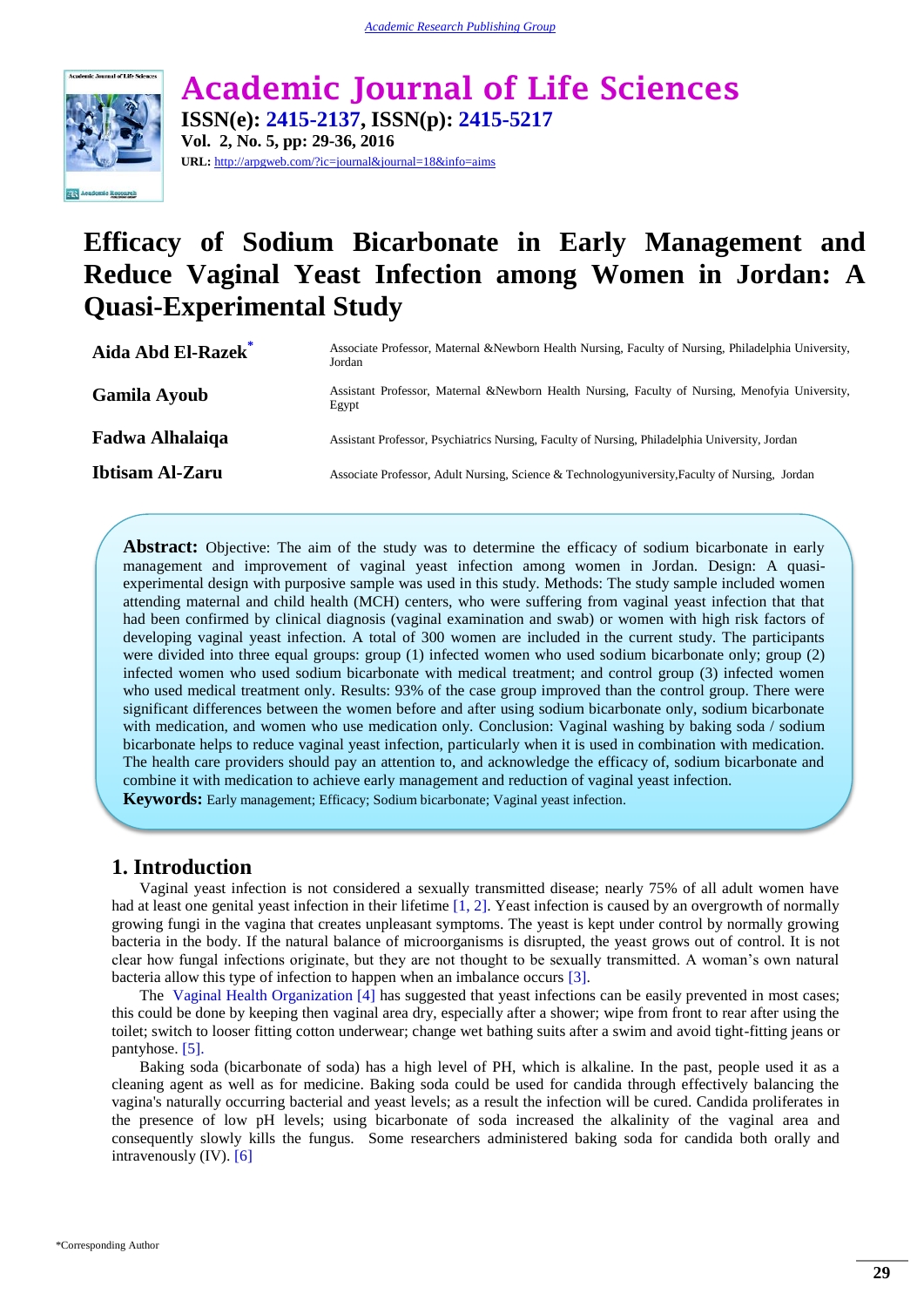## **1.1. Significance of the Study**

When women are continuous re-infection occurs, the problem can become troublesome and chronic. If a fungal infection has taken hold in the body it can become a recurrent problem that is more difficult to treat with conventional anti-fungal agent. This problem can turn a simple infection into chronic condition that can seriously affect the immune system and the individual's overall health. Soon after birth, the fungus *candida alb cans* develops in the intestinal tract of healthy individuals in a yeast-like friendly form. Under certain condition, however candida organisms can convert to a more menacing form, with root-like growths penetrating into the intestinal wall. When this happens, toxins can be absorbed from the bowel into the blood stream with debilitating consequences [\[7,](#page-6-6) [8\]](#page-6-7).

There is an urgent need to focus on the vaginal infection, home care and the efficacy of sodium bicarbonate in early management and reduction of vaginal yeast infection among women in Jordan. Early use of sodium bicarbonate at home has the potential to prevent and manage vaginal yeast infection. Therefore, the current study was aimed to determine the effect of sodium bicarbonate in early management and improvement of vaginal yeast infection among women in Jordan

## **2. Methods**

## **2.1. Design**

Quasi-experimental design was used in the current study.

#### **2.1.1. Participants and Setting**

The study was conducted at the maternal and child health care centers (MCH) in the Jordanian cities of Jarash and Amman, from August 2014 to May 2015.

#### **2.1.2. A Convenience Sampling**

Technique was used. Women who met the following criteria were included in this study: a) women attending the MCH center who were suffering from a vaginal yeast infection that had been confirmed by clinical diagnosis (vaginal examination and swab) or b) women who have a high risk of developing vaginal yeast infection.

Sample size: The current study included 300 women attending the MCH centers in two Jordanian cities, who were suffering from vaginal yeast infection that had been confirmed by clinical diagnosis (vaginal examination and swab) or women who have a high risk of developing vaginal yeast infection.

This formula was used to determine sample size  $n =$ 

$$
\frac{1}{1+N(e)2}
$$

Where 
$$
n =
$$
 sample size,  $e =$  level of precision=0, 05,  $N =$  population size.

Purposive sampling was used in this study for infected women so all participants were divided into three equal groups:

Study group (1): infected women who used sodium bicarbonate only.

Study group (2): infected women who used sodium bicarbonate with medical treatment. **Control group (3):** infected women who use medical treatment only.

#### **2.1.3. Data Collection Tools**

A structured interviewing questionnaire was developed by the researcher, based on a review of the literature considering the aim of the study and the data that needed to be collected. The interviewing questionnaire was compileded in simple clear Arabic language. It contained three main parts:

Participants' characteristics:

Socio-demographic data: details of age, education level, occupation, marital status and obstetric history (e.g. number of pregnancies, deliveries, abortions, and number of live birth, space between pregnancy, and pregnancy complication) were recorded.

Clinical characteristics: assessment of risk factors of vaginal yeast infection such as vaginal douching, wearing tight underwear, taking antibiotics, using cosmetics, personal hygiene, wearing underwear made from synthetic fibers and using oral contraceptive pills.

Participant's knowledge: assessment of women's knowledge about vaginal yeast infection (i.e. definition, causes, symptoms, diagnosis, prevention and most common home remedies used for treatment of vaginal yeast infection).

Efficacy of using sodium bicarbonate: evaluate effectiveness of sodium bicarbonate in treatment of vaginal yeast infection, recording details of regular use, duration, and time of improvement, side effects, and patients' satisfaction and follow up.

## **2.1.4. Data Collection Procedure**

An invitation letter and information sheet with the researcher's contact details were sent to the potential participants. Women who showed inertest contact the researcher. An interview was done with interested participants who me the inclusion criteria to answer their questions and to confirm their rights (i.e. voluntary participation, withdrawal from the study, confidentiality and privacy). After the initial contact a signed consent form was obtained. The researcher attended the MCH centers three days per week from 09.00 to 14.00 until the desired number of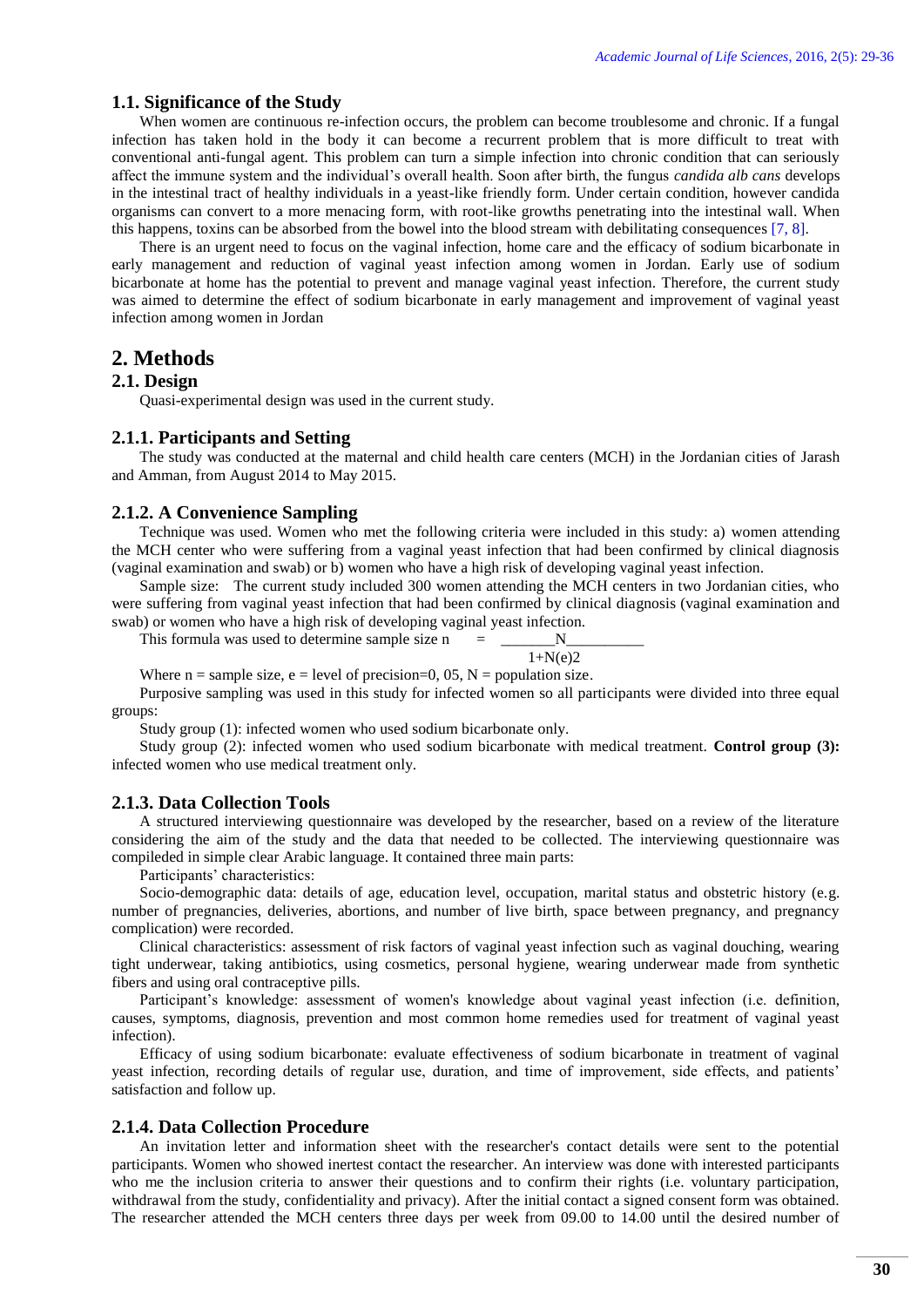participants was identified. The diagnosis was confirmed by the doctor through clinical manifestation and vaginal examination (the researcher assisted the doctor with the examination). The researcher interviewed 2-3 women per day, with each interview being completed in a period of 25-30 minutes. During that time, the researcher collected data about the participant's socio-demographic characteristics and obstetric history; distributed a pre-test in the form of a pre-knowledge questionnaire. After obtaining the acceptance of women to participate in the study, they were randomly divided into three equal groups. Groups 1 and 2 received health education about the importance of sodium bicarbonate in the treatment of vaginal yeast infection. Those groups also were encouraged to use sodium bicarbonate effectively by adding five grams (1 small tea spoon) to one liter of tap water (0,5%). The women were then instructed to thoroughly dissolve the mixture and then then wash the vagina with it. This procedure was to be repeated twice a day for one week until the symptoms disappear and patient was once more feeling comfortable [\[9\]](#page-6-8). The educated women filled the data collection tools by themselves and the researcher filled the questionnaire for the uneducated woman. Then the researcher gave each of the women educational session about vaginal yeast infection and herbal remedies used to prevent and treat it. After that, each woman was given a post-test in order for the researcher to obtain feedback about the effectiveness of the educational session. At the end of the post-test a follow up appointment was made for women to evaluate the effect of their treatment; the women were to come to the center after one week in order to evaluate any improvement in their condition improvement.

#### **2.1.5. Validity of the Tools**

A pilot study was conducted to test the feasibility, clarity and applicability of the developed tools, and to estimate the time needed to collect the data; it was carried out on 10% of each sample. The results of the pilot study were used to finalize the tool and schedule the time needed for the fieldwork. Some modifications were made to the questionnaires based on the findings from the pilot study.

## **2.1.6. Human Rights and Ethical Considerations**

Ethical approval was obtained from the Ministry of Health, Jordan and the MCH centers involved in the study. Informed consent was obtained and the participants' rights were confirmed.

## **3. Data Analysis**

Data was entered into the computer using the SPSS 13 (Statistical Package for Social Science version13) program for statistical analysis. Data was entered as numerical or categorical, as appropriate. Data was shown as mean, SD, and range. Qualitative data was expressed as frequency and percent at 95% confidence interval (95% CI). P (probability) value was considered to be of statistical significance if it is less than 0.05 and of high statistical significance if it is less than 0.001. A chi- square test and Fisher exact test were used to measure association between qualitative variables.

# **4. Results**

#### **4.1. Participant's Characteristics**

The mean age was  $29.9 \pm 7.4$  for group 1; 29.1 $\pm 5.9$  for group 2, and  $28.1 \pm 5.9$  for the control group. more than half of three groups were working women who had secondary education.There were sigificant differences in terms of age and duration of marriage (see **[Table 1](#page-2-0)**).

<span id="page-2-0"></span>**[Table 2](#page-3-0)** shows the assessment of risk factors for vaginal yeast infection between groups. The results revealed that the three groups were highly susceptible to developing vaginal candida; they practiced vaginal douching, used odor cosmetic products for hygiene, and wore tights and synthetic fiber underwear.

**[Table 3](#page-4-0)** shows there was no statistically significant difference between case and control group regarding pre-test for the assessment of women's knowledge about vaginal yeast infection and home remedies that were used for prevention. However there were highly significant differences between case and control groups regarding definition, causes, risk factors, symptoms, prevention and home remedies  $(p<0.001)$ .

**[Table 4](#page-4-1)** shows the evaluation of the effect of sodium bicarbonate among women suffering from vaginal yeast infection. The results showed a highly significant difference between case and control regarding time of improvement and feeling improvement after using the recommended rinse

**[Table 5](#page-5-0)** shows the comparison between case groups (group 1 and 2) and the control group regarding treatment. Statistically significant differences between case and control group regarding time of improvement ( $p<0.05$ ), improvement after treatment and the mean and SD of time of improvement after treatment (p<0.001).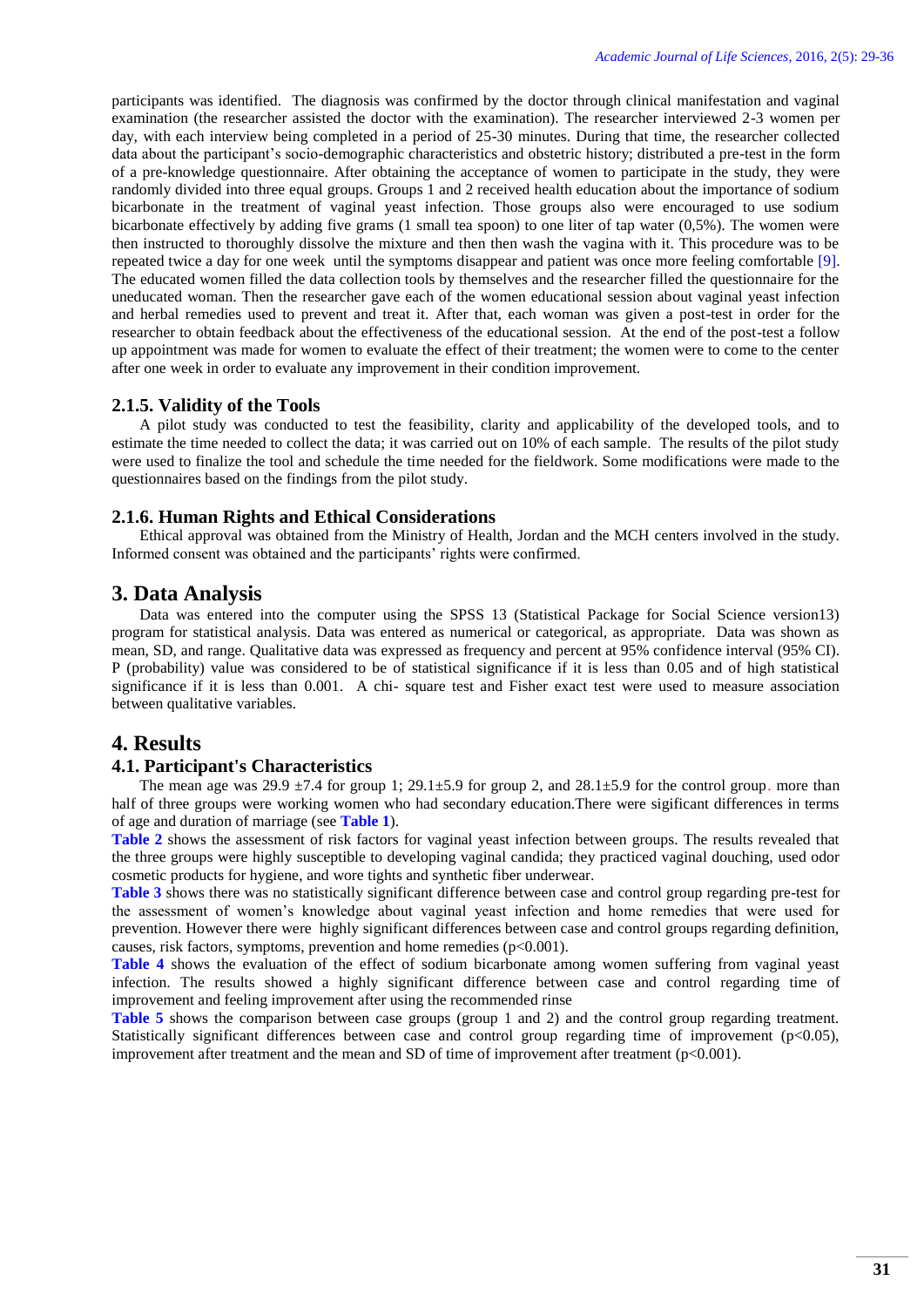| <b>Variables</b>            | <b>Study</b><br>G1<br>$N=100$ | <b>Study</b><br>G <sub>2</sub><br>$N=100$ | <b>Control</b><br>$N=100$ |         | <b>P-value</b> |
|-----------------------------|-------------------------------|-------------------------------------------|---------------------------|---------|----------------|
|                             | $\frac{0}{0}$                 | $\frac{0}{0}$                             | $\frac{0}{0}$             |         |                |
| Age?years                   |                               |                                           |                           |         |                |
| $<$ 20                      | $1\%$                         | 8%                                        | 1%                        |         |                |
| $21 - 30$                   | 35%                           | 40%                                       | 31%                       | 5.46    | $0.046*$       |
| $31 - 40$                   | 64%                           | 52%                                       | 68%                       |         |                |
| Age (mean $\pm$ SD)         | $29.9 \pm 7.4$                | $29.1 \pm 5.9$                            | $28.1 \pm 5.9$            | $Z=2$   | 0.131          |
| Occupation                  |                               |                                           |                           |         |                |
| Working                     | 55.0%                         | 72.0%                                     | 60.0%                     | 4.20    | .122           |
| House wife                  | 45.0%                         | 28.0%                                     | 40.0%                     |         |                |
| <b>Education</b>            |                               |                                           |                           |         |                |
| Primary                     | 16                            | 13                                        | 15                        | 8.39    | 0.136          |
| Secondary                   | 50.0%                         | 66%                                       | 56%                       |         |                |
| University                  | 34.0%                         | 21%                                       | 29%                       |         |                |
| Age at marriage             | $20.2 \pm 3.8$                | $21.7 \pm 3.9$                            | $21.7 \pm 3.9$            | $-2.75$ | $.006*$        |
| <b>Duration of marriage</b> | $8.8 \pm 6.7$                 | $6.5 \pm 5.02$                            | $6.5 \pm 5.1$             | 2.74    | $.007*$        |

**Table-1.** Distribution of the study sample according to socio-demographic characteristrics

**Table-2.** Assessment of risk factors for vaginal yeast infection between the study sample

<span id="page-3-0"></span>

| <b>Variables</b>                     | <b>Study</b><br>G1<br>$N=100$ | <b>Study</b><br>G2<br>$N=100$ | <b>Control</b><br>$N=100$ | <b>Fisher's</b><br><b>Exact</b><br><b>Test</b> | <b>P-value</b> |
|--------------------------------------|-------------------------------|-------------------------------|---------------------------|------------------------------------------------|----------------|
| <b>Vaginal douching</b>              |                               |                               |                           |                                                |                |
| Yes                                  | 53                            | 57                            | 60                        | 1.12                                           | 0.916          |
| N <sub>0</sub>                       | 47                            | 43                            | 40                        |                                                |                |
| Use odor cosmetics product           |                               |                               |                           |                                                |                |
| for hygiene                          | 90                            | 96                            | 80                        |                                                | .164           |
| Yes                                  | 10                            | $\overline{4}$                | 20                        | 2.850                                          |                |
| N <sub>0</sub>                       |                               |                               |                           |                                                |                |
| <b>Types of underwear</b>            |                               |                               |                           |                                                |                |
| <b>With industrial fibers</b>        | 94                            | 93                            | 75                        | .072                                           | 1              |
| <b>Cotton</b>                        | 6                             | $\overline{7}$                | 25                        |                                                |                |
| <b>Tight Underwear</b>               |                               |                               |                           |                                                |                |
| Yes                                  | 85                            | 93                            | 83                        | 3.337                                          | .112           |
| N <sub>0</sub>                       | 15                            | $\overline{7}$                | 17                        |                                                |                |
| <b>Intercourse/week</b>              |                               |                               |                           |                                                |                |
| $1 - 2$                              | 24                            | 26                            | 35                        | 1.81                                           | .851           |
| $3 - 4$                              | 76                            | 74                            | 65                        |                                                |                |
| <b>Taking antibiotics frequently</b> |                               |                               |                           |                                                |                |
| Yes                                  | 71                            | 65                            | 52                        |                                                | .449           |
| N <sub>0</sub>                       | 29                            | 35                            | 48                        | .828                                           |                |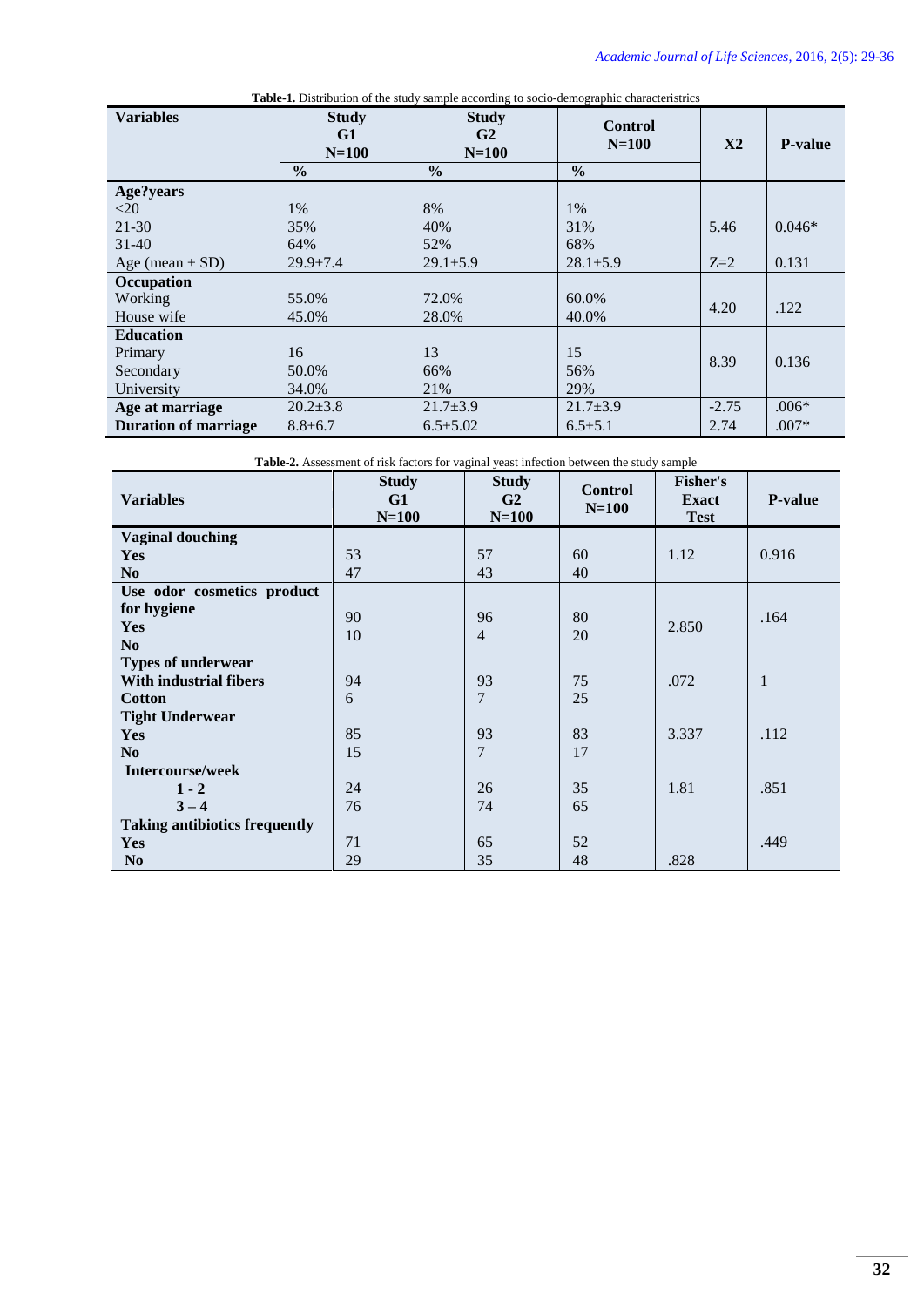<span id="page-4-0"></span>

| <b>Variables</b>                                                                | <b>Study</b><br>G1<br>$N=100$ |                                                 | <b>Study</b><br>G <sub>2</sub><br>$N=100$ |                 | <b>Control</b><br>$N=100$ |                      | <b>Fisher's</b><br><b>Exact</b> | <b>P-value</b> |
|---------------------------------------------------------------------------------|-------------------------------|-------------------------------------------------|-------------------------------------------|-----------------|---------------------------|----------------------|---------------------------------|----------------|
|                                                                                 | Pre-<br>test                  | Post<br>$\hspace{0.1mm}-\hspace{0.1mm}$<br>test | Pre-<br>test                              | Post<br>$-test$ | Pre-<br>test              | Post $-$<br>test     | <b>Test</b>                     |                |
| <b>Definition</b><br>Yes<br>N <sub>o</sub>                                      | 14.0<br>86.0                  | 94.0%<br>6.0%                                   | 20<br>80                                  | 82<br>18        | 10<br>90                  | 60<br>40             | 23.93                           | $<0.001**$     |
| <b>Causes</b><br>Yes<br>N <sub>0</sub>                                          | 2.0<br>98.0                   | 90%<br>10%                                      | 22<br>88                                  | 90<br>10        | 4.0<br>96                 | 95<br>5              | 29.49                           | $< 0.001**$    |
| <b>Risk factors</b><br>Yes<br>N <sub>0</sub>                                    | 5.0<br>95.0                   | 95.0%.<br>5%                                    | 10<br>90                                  | 89<br>11        | 7.0%<br>93%               | 96<br>$\overline{4}$ | 32.44                           | $< 0.001**$    |
| <b>Symptoms</b><br>Yes<br>N <sub>0</sub>                                        | 14.0<br>86.0                  | 92%<br>8.0%                                     | 35<br>65                                  | 95<br>5         | 10.0%<br>90%              | 89<br>21             | 22.25                           | $<0.001**$     |
| <b>Prevention</b><br>Yes<br>$\bf No$                                            | 10%<br>90.0%                  | 91%<br>9.0%                                     | 5<br>95                                   | 90<br>10        | 8%<br>92.0%               | 90<br>10             | 21.96                           | $< 0.001**$    |
| <b>Methods of prevention</b><br>a-vaginal douche<br><b>b-taking antibiotics</b> | 80%<br>20%                    | 86.8%<br>13.2%                                  | 20<br>80                                  | 75<br>25        | 75<br>25                  | 70<br>30             | 3.1                             | 0.224          |
| Natural methods for<br>treatment<br>Yes<br>N <sub>0</sub>                       | 9%<br>91.0%                   | 87%<br>13%                                      | 15<br>85                                  | 88<br>12        | 10<br>90                  | 97<br>3              | 19.76                           | $<0.001**$     |

**Table-3.** Assessment of women's knowledge regarding vaginal yeast infection pre-test and post-test

**Table-4.** Evaluation of the effect of sodium bicarbonate among women suffering from vaginal yeast infection

<span id="page-4-1"></span>

| <b>Variable</b>                                                  |                | Do you rinse vaginal regularly |               |                |               | Fisher's     | <b>P-value</b> |
|------------------------------------------------------------------|----------------|--------------------------------|---------------|----------------|---------------|--------------|----------------|
|                                                                  |                | <b>Yes</b>                     |               | N <sub>0</sub> |               | <b>Exact</b> |                |
|                                                                  |                | $N=93$                         |               | $N=7$          |               | <b>Test</b>  |                |
|                                                                  |                | N <sub>0</sub>                 | $\frac{0}{0}$ | No             | $\frac{0}{0}$ |              |                |
| Timeof improvement of symptoms after<br>$treatment(mean \pm SD)$ |                | $2.04 \pm 0.83$                |               | $3.14 + 0.69$  |               | $t = -3.4$   | $0.001*$       |
| Do you feel improvement when                                     | Yes            | 91                             | 97.8          | 4              | 57.1          | 10.8         | $.002*$        |
| vou use this rinse                                               | N <sub>0</sub> | 2                              | 2.2           | 3              | 42.9          |              |                |
| Haveyoufeltanypainwhenyouuse                                     | Yes            | 2                              | 2.2           | $\theta$       | 0.0           | $\cdot$ 1    | 1              |
| thisrinse                                                        | N <sub>0</sub> | 91                             | 97.8          | 7              | 100.0         |              |                |
| Number of use/ day                                               |                | 41                             | 44            | $\overline{4}$ | 57.1          |              |                |
|                                                                  | $2 - 3$        | 47                             | 50.6          | 3              | 42.9          | 0.8          | 0.78           |
|                                                                  | >3             | 5                              | 5.4           | $\Omega$       | $\Omega$      |              |                |
| Duration of use /W                                               |                | 46                             | 49.5          | 4              | 57.1          | 3.3          |                |
|                                                                  | $2 - 3$        | 37                             | 39.8          | 3              | 42.9          |              | 0.142          |
|                                                                  | $>$ 3          | 10                             | 10.7          | $\Omega$       | $\Omega$      |              |                |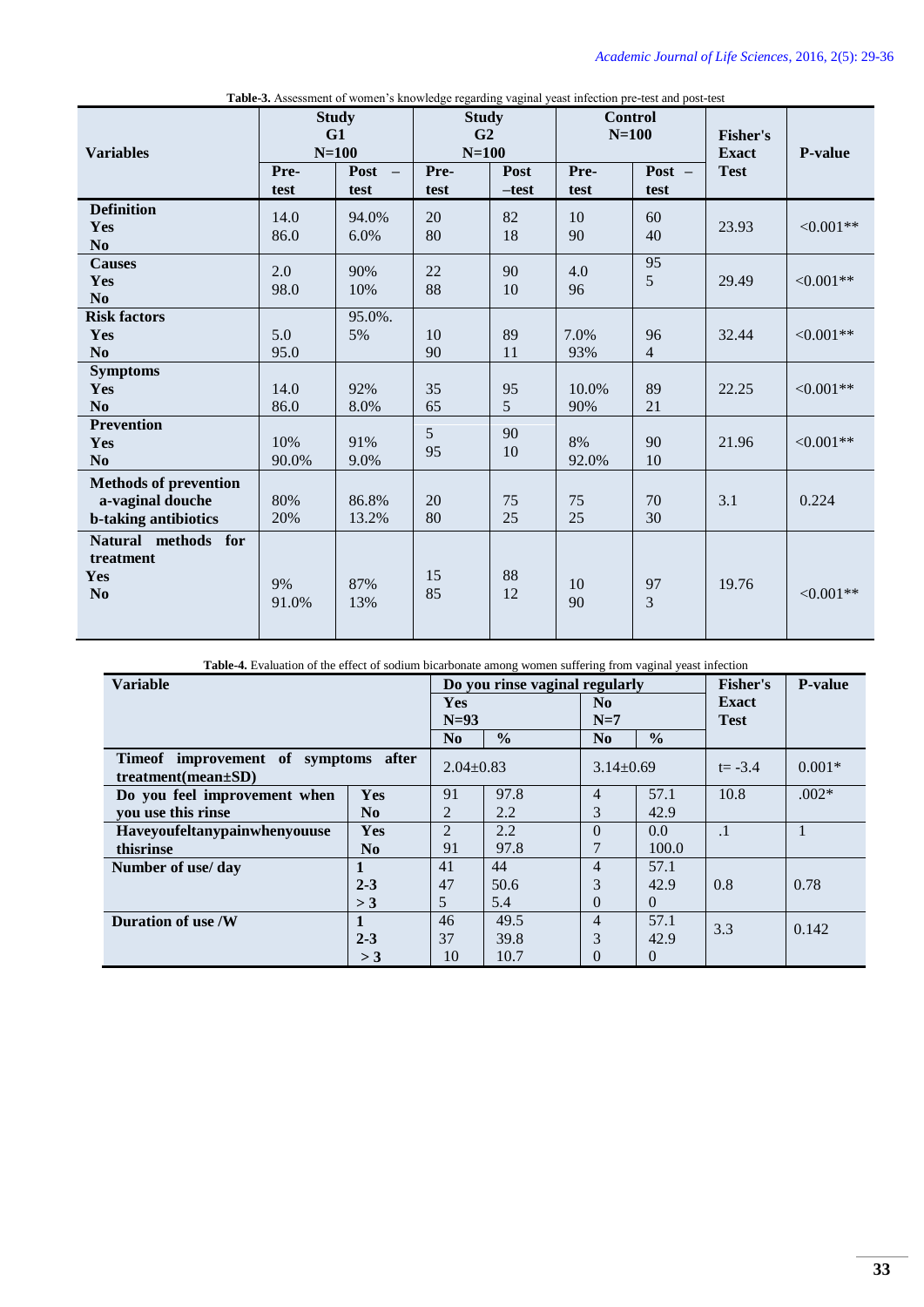<span id="page-5-0"></span>

| <b>Variables</b>         | using<br>Case<br>sodium<br>bicarbonate only<br>$\frac{0}{0}$<br>N <sub>0</sub> |                | using<br>Case<br>sodium<br>bicarbonate with<br>gynechozole)<br>N <sub>0</sub><br>$\%$ |    | using<br><b>Control</b><br>gynechozole only)<br>$\frac{0}{0}$<br>N <sub>0</sub> |                | X <sub>2</sub> | <b>P-value</b> |
|--------------------------|--------------------------------------------------------------------------------|----------------|---------------------------------------------------------------------------------------|----|---------------------------------------------------------------------------------|----------------|----------------|----------------|
| Do you feel improvement  |                                                                                |                |                                                                                       |    |                                                                                 |                |                |                |
| after treatment:         |                                                                                |                |                                                                                       |    |                                                                                 |                |                |                |
| <b>Yes</b>               |                                                                                |                |                                                                                       |    |                                                                                 |                |                | $< 0.001**$    |
| No                       | 89                                                                             | 89             | 93                                                                                    | 93 | 55                                                                              | 55             | 19.6           |                |
|                          | 11                                                                             | 11             |                                                                                       |    | 45                                                                              | 45             |                |                |
| Time of improvement/week |                                                                                |                |                                                                                       |    |                                                                                 |                |                |                |
| a) 1                     | 30                                                                             | 30             | 70                                                                                    | 70 | 33                                                                              | 33             |                |                |
| b)2                      | 40                                                                             | 40             | 20                                                                                    | 20 | 7                                                                               | $\overline{7}$ | 49.5           | $< 0.001*$     |
| $c)$ 3                   | 3                                                                              | 3              | 3                                                                                     | 5  | 15                                                                              | 15             |                |                |
| d) no improvement        | 7                                                                              | $\overline{7}$ | 7                                                                                     | 7  | 45                                                                              | 45             |                |                |
| (mean and SD)            | $3.1 \pm .87$                                                                  |                | $3.1 \pm .87$                                                                         |    | $5.8 \pm 3.17$                                                                  |                | $Z = -8.26$    | $<0.001**$     |

**Table-5.** Comparison between case and control group regarding treatment

# **5. Discussion**

The findings of this study revealed that sodium bicarbonate improved the prognosis of women with vaginal yeast infection. Additionally, the data showed that the participants in the current study exposed themselves to many risk factors that made them liable to develop a vaginal yeast infection.

Thirty percent of the women who are taking prescribed antibiotics were liable to have a vaginal yeast infection [\[10\]](#page-6-9) the present study illustrated that about three quarters of the case groups (71%) and about two thirds of the control group (65%) were taking antibiotics. These data indicated that antibiotic use increases the risk of developing a vaginal yeast infection. This finding agreed with [Mayo clinic.com \[11\]](#page-6-10) who stated that thrush is more likely to occur when women take antibiotics for other conditions. Antibiotics may kill the normal harmless bacteria in the vagina which help to defend against candida . As candida is yeast and not bacteria, the infection will not be killed by antibiotics. This is not to say that every course of antibiotics would lead to thrush. Furthermore, [Eric \[12\]](#page-6-11) claimed that these little yeasts and bacteria live in the same territory of our bodies, generally in balance with one another. When antibiotics kill off the bacteria, the yeast may then take over, causing a yeast infection.

This study showed that about half of the case group (53%) and control group (57%) practiced vaginal douching, indicating that vaginal douching increases the risk of vaginal yeast infection. Our finding agreed with several studies [\[1,](#page-6-0) [10,](#page-6-9) [13\]](#page-6-12). [Selvin \[14\]](#page-6-13) found that women who used vaginal douches frequently had four times the risk of developing a yeast infection. Douching could also disturb the normal organisms in the vagina reducing lactobacilli which protect against genital pathogens.This study disagreed with a survey conducted by [Young and Jewell \[15\]](#page-6-14) which showed that around 27% of women between 14-55 years of age douche on a regular basis as an effective way of keeping the vagina clean and free from infection.

The current study showed that about half of the case groups (47%) and control group (49%) practiced sexual intercourse four times per week, which indicated that frequent sexual intercourse could increase risk for vaginal yeast infection. This suggestion agreed with previous research findings [\[7,](#page-6-6) [10,](#page-6-9) [16\]](#page-6-15) this could be explained by friction, when a person hainge sex may cause minor damage to the vagina which, in turn, may make candida spp more likely to thrive. Additionally [Eric \[12\]](#page-6-11) reported that semen is usually much more alkaline than vaginal fluids, favoring the growth of yeast. Too, the rubbing on internal tissues during sex may cause irritated spots that are vulnerable to infection. [Lortholary and Dupont \[17\]](#page-6-16) reported that in multivariate analysis, risk factors for positive C albicansculture included condom use, as well as sexual intercourse more than four times per month.

There are products that change the natural acidity of the vagina, such as vaginal deodorants, sprays, gels and wipes, perfumed bubble baths, and douching [\[12,](#page-6-11) [18\]](#page-6-17). This agreed with our study findings, which showed that from the three groups the use of such products as perfumed cosmetics for hygiene averaged 95.5% of the study population; behavior that increased the risk of developing vaginal yeast infection. Therefore, the women should stay away from deodorant sanitary pads and tampons, sprays such as does perfumes, bubble baths and colored toilet papers; all of which might cause irritation to the vaginal tissues [\[18\]](#page-6-17).

Using sodium bicarbonate with medication, group 2 in the current study, there was a greater infection decrease in a short period of time than occurred in the control group. Previous studies agreed with this findings. [\[9,](#page-6-8) [19,](#page-7-0) [20\]](#page-7-1)

[Sharon](#page-7-2)*, et al.* [21] reported that the balance of organisms in the vagina is a fragile one, and any disruption can lead to major problems and infection. There is a balance where the healthy bacteria work tirelessly to fight back the overgrowth of harmful bacteria and funguses; if established it is a balance that creates the optimal level of acidity in the vagina. However, when this acidity level is changed by outside entity yeast, including the candida albicans species, can and will proliferate. According to doctors, any kind of douching, including a vinegar, iodine or baking soda douche, can rapidly change the pH level in the vagina. The reason for this change is because the douche has chemicals in it that destroy the healthy bacteria that reside in the vaginal environment, ultimately leading to a myriad of possible vaginal complications, including frequent or recurrent vaginal yeast infections. [Eric \[12\]](#page-6-11) the findings of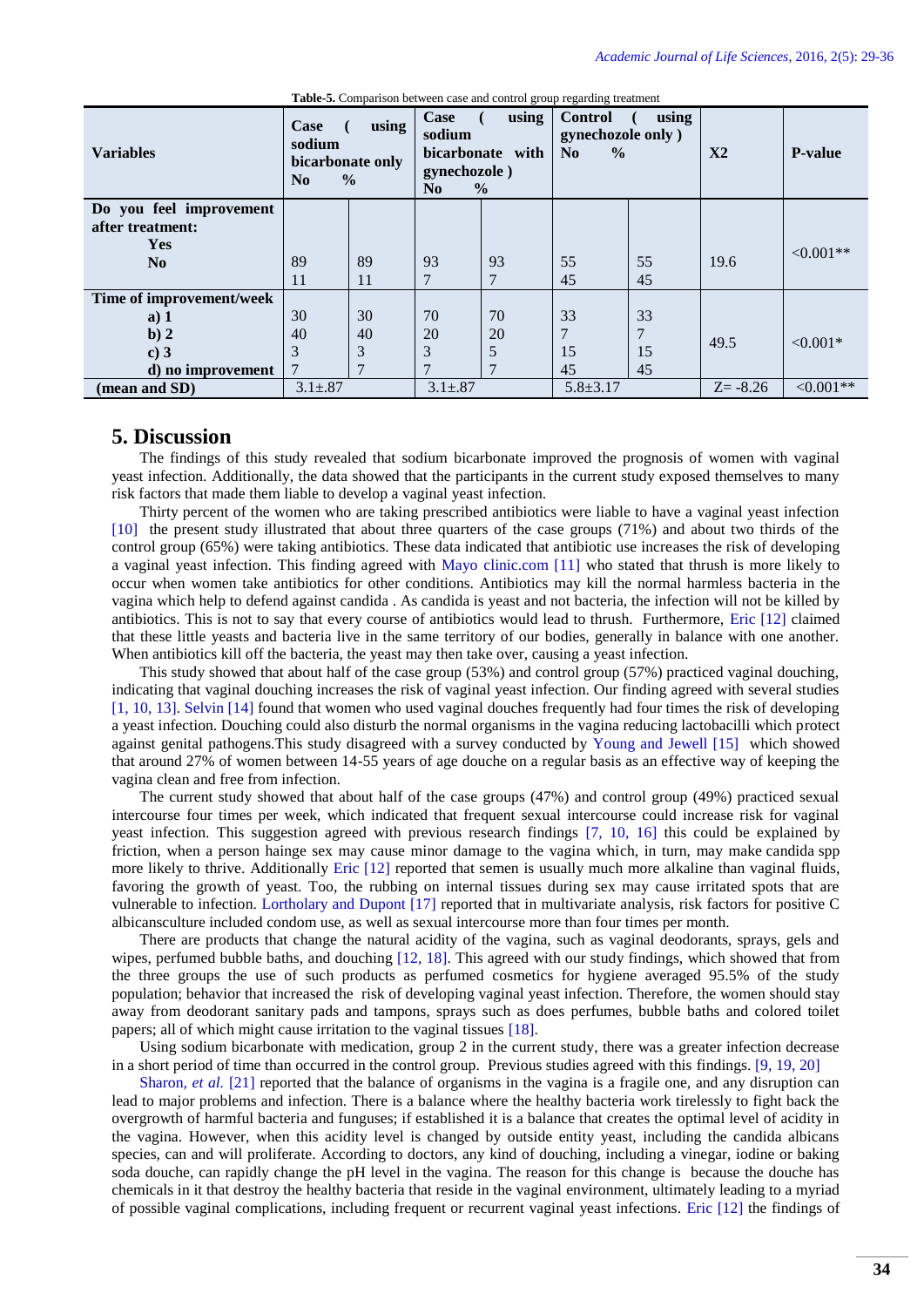this study could be considered as strength. However, these findings are limited by the relatively small number of participants.

# **6. Conclusion**

In the light of the results of the study, it can be concluded that vaginal washing with a baking soda (sodium bicarbonate) solution counteracts vaginal yeast infection, when used in combination with medication. Vaginal douching, prolonged use of antibiotics, oral contraceptive pills, perfumed feminine hygiene, tight under wear made from synthetic fibers and repeated sexual intercourse, are the major risk factors for vaginal yeast infection.

## **6.1. Implementation and Recommendations**

Based on the results of the study, assessment of risk factors of vaginal yeast infection should be included in routine women's care that is provided at the MCH centers. Nurses should practice their educator's role in terms of health education about vaginal yeast infection, definitions, risk factors, signs and symptoms, drug and particularly non-pharmacological treatment. Additionally, health care professionals should pay attention to the value sodium bicarbonate as a treatment of vaginal infection, besides standard medication. Further studies need to be carried out about the efficiency and efficacy of herbal methods of treatment of vaginal infections.

# **7. Acknowledgments**

Deep thank to all women's participated in the study, I would like to express my sincere appreciation and my deep gratitude to all the staff nurses and their coordinators for collecting the material presented and kindly supplied me with all necessary facilities for its success and helped me to complete this work.

# **References**

- <span id="page-6-0"></span>[1] Foxman, B. and Muraglia, R., 2013. "Prevalence of recurrent vulvovaginal candidiasis in 5 european countries and the united states: Results from an internet panel survey." *Journal of Lower Genital Tract Disease,* vol. 17, pp. 340-345.
- <span id="page-6-1"></span>[2] Hatcher, R., 2004. *Contraceptive technology*. 18th ed. New York: Ardent Media, Inc. p. 602.
- <span id="page-6-2"></span>[3] Iavazzo, C., 2011. "Boric acid for recurrent vulvovaginal candidiasis: The clinical evidence." *Journal of Women's Health,* vol. 20, p. 1245.
- <span id="page-6-3"></span>[4] Vaginal Health Organization, 2010. "Vaginal Yeast Infections Diagnosis, Treatment, and Prevention" July 10, 2010; account suspended as of November 5, 2010.
- <span id="page-6-4"></span>[5] Centers for Disease Control and Prevention, 2002. "STD treatment guidelines." Available: <http://www.cdc.gov/std/treatment/>
- <span id="page-6-5"></span>[6] Watson, C., 2007. "Comprehensive review of conventional and non-conventional methods of management of recurrent vulvovaginal candidiasis." *Australian and New Zealand Journal of Obstetrics and Gynaecology,* vol. 47, p. 262.
- <span id="page-6-6"></span>[7] Watson, C. J. and Grando, D., 2012. "Premenstrual vaginal colonization of Candida and symptoms of vaginitis." *Journal of Medical Microbiology,* vol. 61, pp. 1580-1583.
- <span id="page-6-7"></span>[8] Spence, D., 2010. "Search date March 2009. Candidiasis (vulvovaginal)." *Online version of BMJ Clinical Evidence,* Available: [http://www.clinicalevidence.com](http://www.clinicalevidence.com/)
- <span id="page-6-8"></span>[9] Suresh, A. and Rajesh, A., 2009. "Cytolytic vaginosis: A review." *Indian Journal of Sexually Transmitted Diseases,* vol. 30, pp. 48-50.
- <span id="page-6-9"></span>[10] Sobel, J. D., 2007. "Vulvovaginalcandidosis." *The Lancet,* vol. 369, pp. 1961-1971.
- <span id="page-6-10"></span>[11] Mayo clinic.com, 2009. "Diseases and Conditions–Vaginitis-Basics Definition." Feb. 6.
- <span id="page-6-11"></span>[12] Eric, B. B. H. S. C., 2013. "CandidaCrusher - Yeast Infection Treatment (Comp.Med) (ND)."
- <span id="page-6-12"></span>[13] Mendling, W. and Brasch, J., 2012. "Guideline vulvovaginalcandidosis (2010) of the german society for gynecology and obstetrics, the working group for infections and infectimmunology in gynecology and obstetrics, the german society of dermatology, the board of german dermatologists and the german speaking mycological society." *Mycoses,* vol. 55, pp. 1-13.
- <span id="page-6-13"></span>[14] Selvin, S., 2004. *Statistical analysis of epidemological data*. 3rd ed. New York, NY, USA: Oxford University Press.
- <span id="page-6-14"></span>[15] Young, G. and Jewell, D., 2001. "Topical treatment for vaginal candidiasis (thrush) in pregnancy." *Cochrane Database of Systematic Reviews,*
- <span id="page-6-15"></span>[16] Eckert, L. O. and Lentz, G. M., 2007. *Infections of the lower genital tract: vulva, vagina, cervix, toxic shock syndrome, HIV infections. In: Katz VL, Lentz GM, Lobo RA, Gershenson DM, eds. Comprehensive Gynecology*. 5th ed. Philadelphia, PA: Mosby Elsevier.
- <span id="page-6-16"></span>[17] Lortholary, O. and Dupont, B., 2011. *Fungal infections among Patients with AIDS. In: Kaufman CA, Pappas PP, Sobel JD, Dismukes WE, eds, Essential of Clinical Mycology*. 2nd ed. New York: Springer. pp. 525-536.
- <span id="page-6-17"></span>[18] Morrison, B. A., Richardson, F., Mmiro, and Hormonal, W. F., 2007. "Contraception and the risk of HIV acquisition." *AIDS,* vol. 21, pp. 85-95.